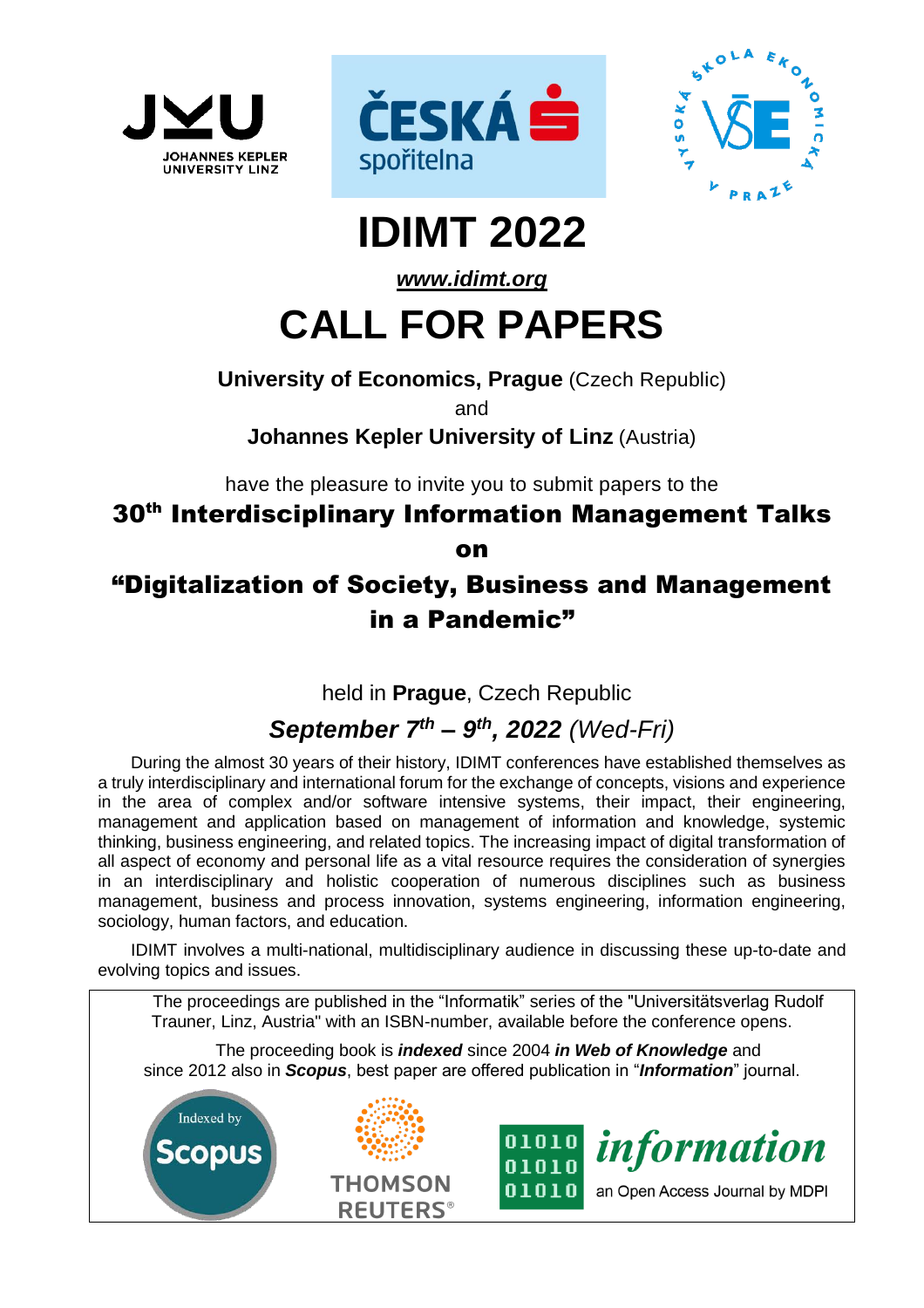## **PLANNED TOPICS**

The intended scope and contents of the topics is published on idimt.org, such that participants can formulate their papers.

| Topic organizer: Petr Doucek                                                                                                                             | <b>Topic A: Management and Digitalization</b>                                            | < doucek@vse.cz >                                                                                                                                               |  |  |  |
|----------------------------------------------------------------------------------------------------------------------------------------------------------|------------------------------------------------------------------------------------------|-----------------------------------------------------------------------------------------------------------------------------------------------------------------|--|--|--|
|                                                                                                                                                          |                                                                                          |                                                                                                                                                                 |  |  |  |
|                                                                                                                                                          | Topic B: Innovations and Strategies in a Pandemic Era<br>Topic organizer: Tomas Pitner   | $<$ tomp@fi.muni.cz >                                                                                                                                           |  |  |  |
| Topic organizer:                                                                                                                                         | Georg Neubauer<br>Karin Rainer                                                           | Topic C: Complex Digital Approaches for Crisis Management - Blackout in pandemic times<br>< georg.neubauer@ait.ac.at ><br>< karin.rainer@ages.at >              |  |  |  |
|                                                                                                                                                          | Topic D: Social media authenticity and transparency<br>Topic organizer: Antonín Pavlíček | < antonin.pavlicek@vse.cz >                                                                                                                                     |  |  |  |
|                                                                                                                                                          | Topic organizer: Sabrina Scheuer                                                         | Topic E: Health & Risk - Management, Communication and Analysis<br>< sabrina.scheuer@johanniter.at ><br>Yvonne Prinzellner < Yvonne.prinzellner@johanniter.at > |  |  |  |
| <b>Topic F: Smart Supply Chain</b><br>Topic organizer: Radoslav Delina                                                                                   |                                                                                          | < radoslav.delina@tuke.sk >                                                                                                                                     |  |  |  |
|                                                                                                                                                          | <b>Topic G: Cyber Security in a Digital World</b><br>Topic organizer: Michael Sonntag    | < michael.sonntag@jku.at >                                                                                                                                      |  |  |  |
|                                                                                                                                                          | Topic organizer: Jaroslav Wagner                                                         | Topic H: Sustainability and Performance Management and Business Reporting<br>< jaroslav.wagner@vse.cz >                                                         |  |  |  |
|                                                                                                                                                          | Topic organizer: Erwin Schoitsch                                                         | <b>Topic I: Smart Technologies for a Sustainable Green World</b><br>< erwin.schoitsch@ait.ac.at >                                                               |  |  |  |
| Topic J: Challenges and Trends in Software Development<br>Topic organizers: Alena Buchalcevová < buchalc@vse.cz >                                        |                                                                                          |                                                                                                                                                                 |  |  |  |
| Topic organizer:                                                                                                                                         | Mattis Altmann                                                                           | Topic K: Virtual Collaboration & Exchange - Challenges and Emerging Approaches<br>< mattis.altmann@tu-dresden.de >                                              |  |  |  |
| Invited Contribution by Christian W. Loesch: Technology - Cornerstone,<br><b>Exposure, Resilience and Future</b>                                         |                                                                                          |                                                                                                                                                                 |  |  |  |
| <b>PAPER SUBMISSION</b>                                                                                                                                  |                                                                                          |                                                                                                                                                                 |  |  |  |
| Papers are to be submitted and reviewed in on-line conference management system<br>EasyChair.org<br>http://www.easychair.org/conferences/?conf=idimt2022 |                                                                                          |                                                                                                                                                                 |  |  |  |

Submitted papers are reviewed by at least two independent reviewers, performed immediately after submission. Change requests and comments will be returned to the author(s). Based on this feedback submitters may resubmit an improved version once. Final acceptance is subject to fulfilling the reviewer's suggestions and demands.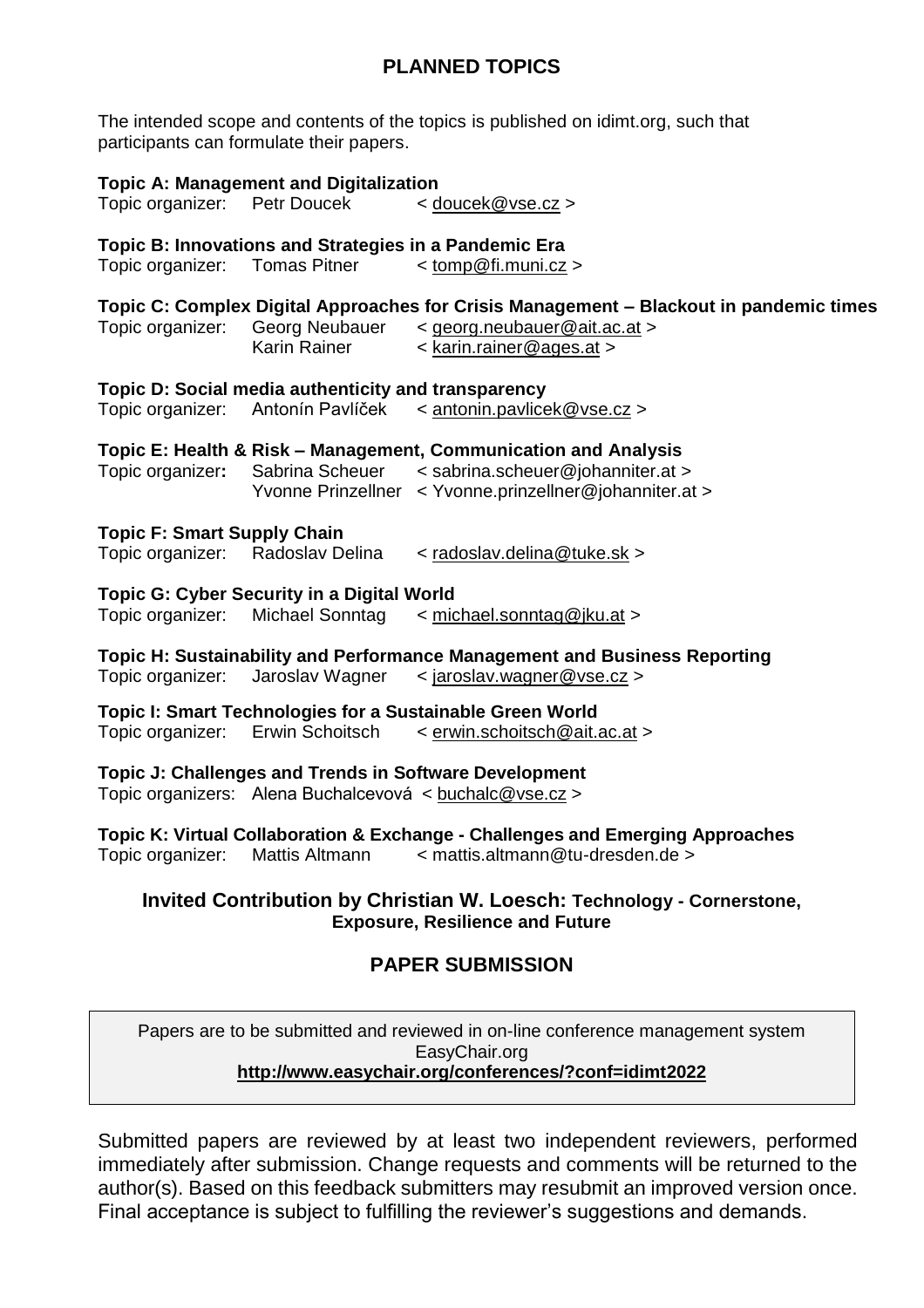The proceedings are published in the "Informatik" series of the "Universitätsverlag Rudolf Trauner, Linz, Austria" with an ISBN-number and DOIidentification for the individual papers, available before the conference opens.

An e-book version will also be available

## **IMPORTANT DATES**

| Submission starts                                    | <b>January 15, 2022</b> |
|------------------------------------------------------|-------------------------|
| Full papers (not abstracts) from regular authors:    | April 11, 2022          |
| Notification of acceptance:                          | May 23, 2022            |
| <b>Registration</b> (http://idimt.org/registration): | May 23, 2022            |
| Final paper (camera-ready):                          | June 13, 2022           |
| Validation of final paper (accept/reject)            | June 27, 2022           |
| <b>Payment deadline</b>                              | June 30, 2022           |
|                                                      |                         |

Conference: **September 7–9, 2022**

## Paid **before June 30, 2022** Paid **after June 30, 2022** Regular Participant 390 EUR (9 600 CZK) 410 EUR (9 999 CZK) Doctoral Participant | 340 Euro (8 500 CZK) | 380 EUR (9 500 CZK) Online Participant 320 Euro (8 000 CZK) 350 Euro (8 800 CZK)

**CONFERENCE FEE**

At least one author of an accepted paper must register and pay the conference fee by July 1, 2022 and present the paper, otherwise paper will receive technical reject. Only participants coming to the conference in person should register.

Nonrefundable conference fee includes:

- Participation at the conference, printed proceedings, pension (lunch, dinner and 2 coffee-breaks per day, one soft drink at each lunch).
- Thursday afternoon is reserved for individual cultural event and conference dinner.

## *PAYMENT DETAILS*

account no. **1828782/0800**, indicating **VS 409060**

Beneficiary: VŠE in Česká spořitelna, a.s., Olbrachtova 1929/62, 140 00 Praha 4 **IBAN:** CZ21 0800 0000 0000 0182 8782 **SWIFT:** GIBACZPX